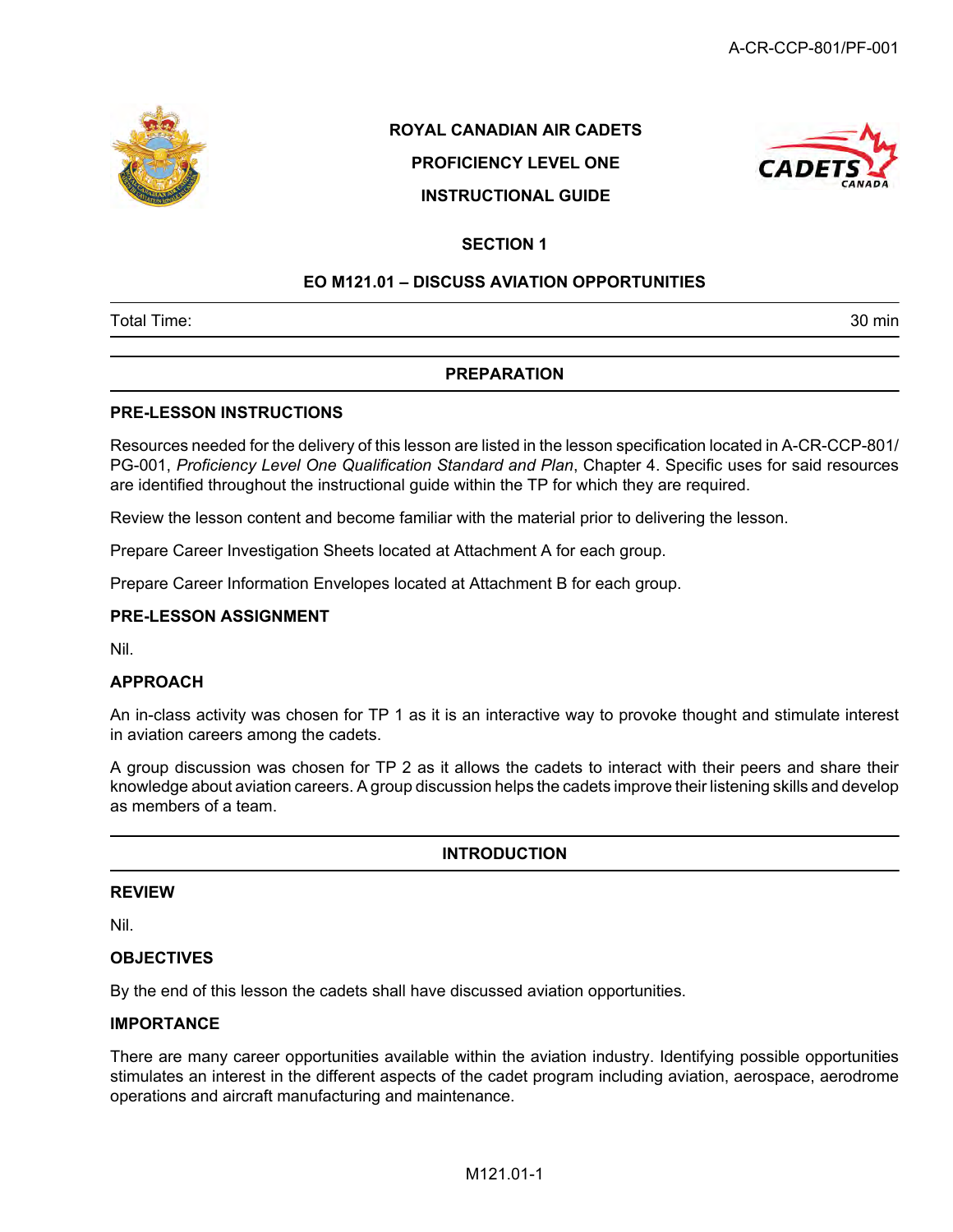# BACKGROUND KNOWLEDGE

### PILOTS AND FLIGHT INSTRUCTORS

Pilots fly airplanes and helicopters to provide air transportation, training, and surveying services. Flying instructors teach flying techniques and procedures to student and licensed pilots.

Pilots and flight instructors are employed by airlines, airfreight companies, flying schools, the Canadian Forces (CF), and other public and private sector aircraft operators.

Topics such as aerodrome operations, aircraft maintenance, radio, theory of flight, navigation and meteorology will assist cadets in preparing for pilot training.

### Cadet summer training qualifications include a three-week basic aviation qualification, a three-week advanced aviation qualification and gliding and power flying scholarship qualifications.

# AIR TRAFFIC CONTROLLERS AND FLIGHT SERVICE SPECIALISTS

Air traffic controllers use radio communication to direct air traffic within assigned airspace. Also, they control aircraft and vehicle movement at airports. Flight service specialists provide pilots with flight information essential to aviation safety, such as weather conditions.

Air traffic controllers and flight service specialists are employed by NAV Canada and the CF.

Topics such as radio communication, aerodrome operations and air traffic control will assist cadets in preparing for air traffic control training.

#### Cadet summer training qualifications include a three-week basic aviation technology and aerospace qualification and a six-week advanced aviation technology qualification – airport operations.

# AIRCRAFT MAINTENANCE ENGINEERS (AME)

Aircraft maintenance engineers maintain, repair, overhaul, modify and test aircraft structures and systems. The aircraft systems they work on include mechanical, hydraulic, instrument, electrical and avionics.

Aircraft manufacturing, maintenance, repair companies, airlines, the CF and other aircraft operators employ AMEs.

Topics such as aircraft maintenance will assist cadets in preparing for AME training.

# Cadet summer training qualifications include a three-week basic aviation technology and aerospace qualification and a six-week advanced aviation technology qualification – aircraft maintenance.

#### AIR TRANSPORT RAMP ATTENDANTS

Air transport ramp attendants operate ramp-servicing vehicles and equipment, handle cargo and baggage, and perform other ground support duties.

They are employed by airlines, air services companies and the federal government.

Topics such as aerodrome operations and radio will assist cadets in preparing for groundside careers.

#### Cadet summer training qualifications include a three-week basic aviation technology and aerospace qualification and a six-week advanced aviation technology qualification – airport operations.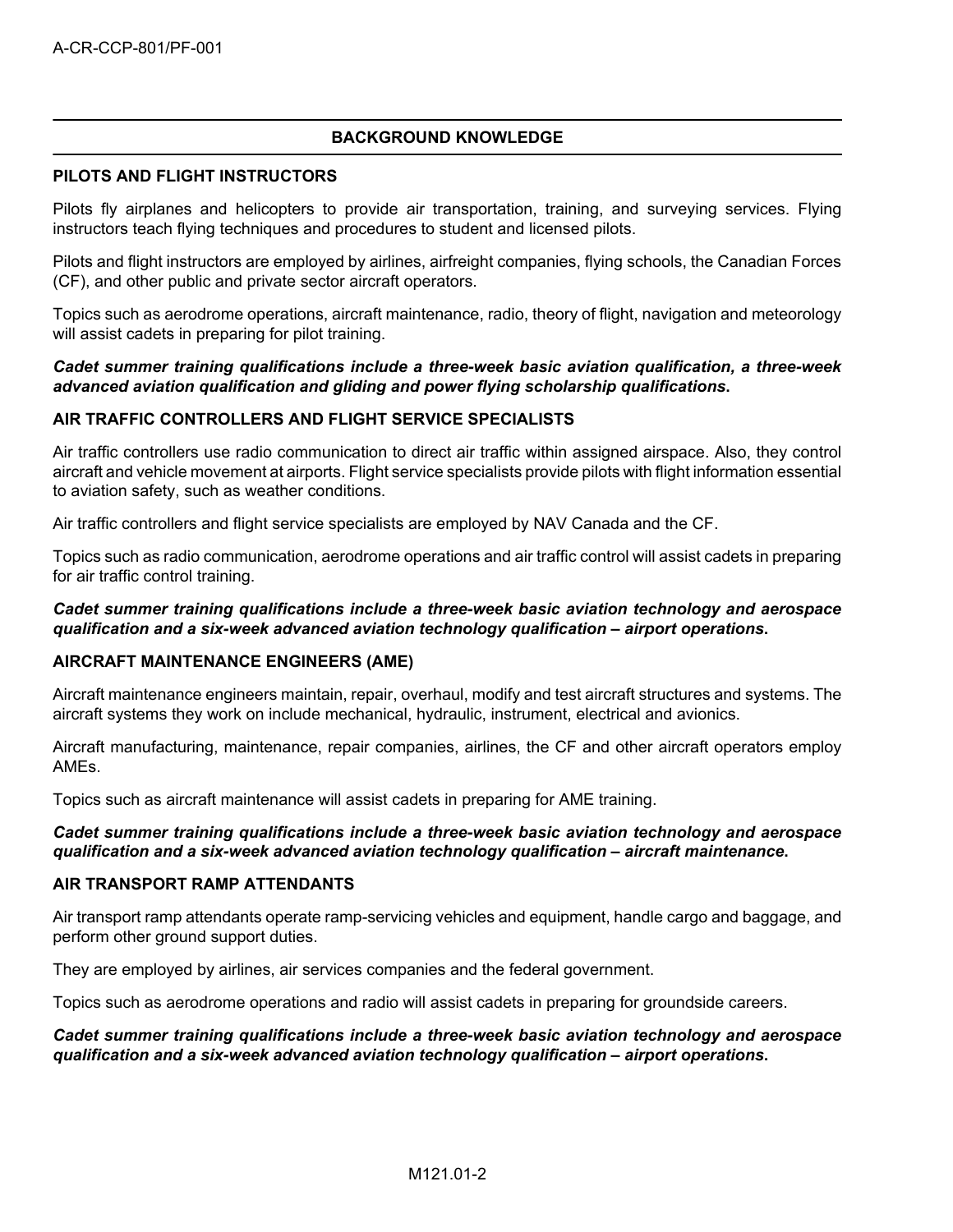#### AERODROME MANAGERS

Aerodrome managers plan, organize, direct, control and evaluate the operations of an aerodrome. Some areas of responsibility may include marketing, budgeting, human resources, and managing the buildings and the land.

Aerodrome managers work for airport authorities, local governments or private airports.

Topics such as aerodrome operations and leadership will assist cadets in preparing for aerodrome management careers.

#### Cadet summer training qualifications include a three-week basic aviation technology and aerospace qualification and a six-week advanced aviation technology qualification – airport operations.

#### AEROSPACE ENGINEERS AND AIRCRAFT ASSEMBLERS

Aerospace engineers research, design, and develop aerospace vehicles, aerospace systems and their components. They also perform duties related to testing, evaluation, installation, operation and maintenance of the same.

Aircraft and spacecraft manufacturers, air transport carriers and research institutions employ aerospace engineers.

Aircraft assemblers assemble, fit and install prefabricated parts to manufacture fixed wing aircraft, rotary wing aircraft or aircraft components.

Aircraft subassembly manufacturers employ aircraft assemblers. Subassembly companies assemble the different sections of aircraft like the landing gear.

Topics such as theory of flight, aircraft maintenance and aerospace will assist cadets in preparing for design and assembly training.

Cadet summer training qualifications include a three-week basic aviation technology and aerospace qualification and a six-week advanced aviation technology qualification – aircraft maintenance.

Teaching Point 1 **Teaching Point 1** Conduct an aviation careers matching activity.

Time: 15 min Method: In-Class Activity

# **ACTIVITY**

#### **OBJECTIVE**

This activity is designed allow cadets to think about different aviation careers and how cadet training relates to these careers.

#### RESOURCES

- One Career Investigation Sheet per group.
- One set of Career Information Envelopes per group, to include:
	- job descriptions envelope;  $\Omega$
	- $\circ$ employers envelope;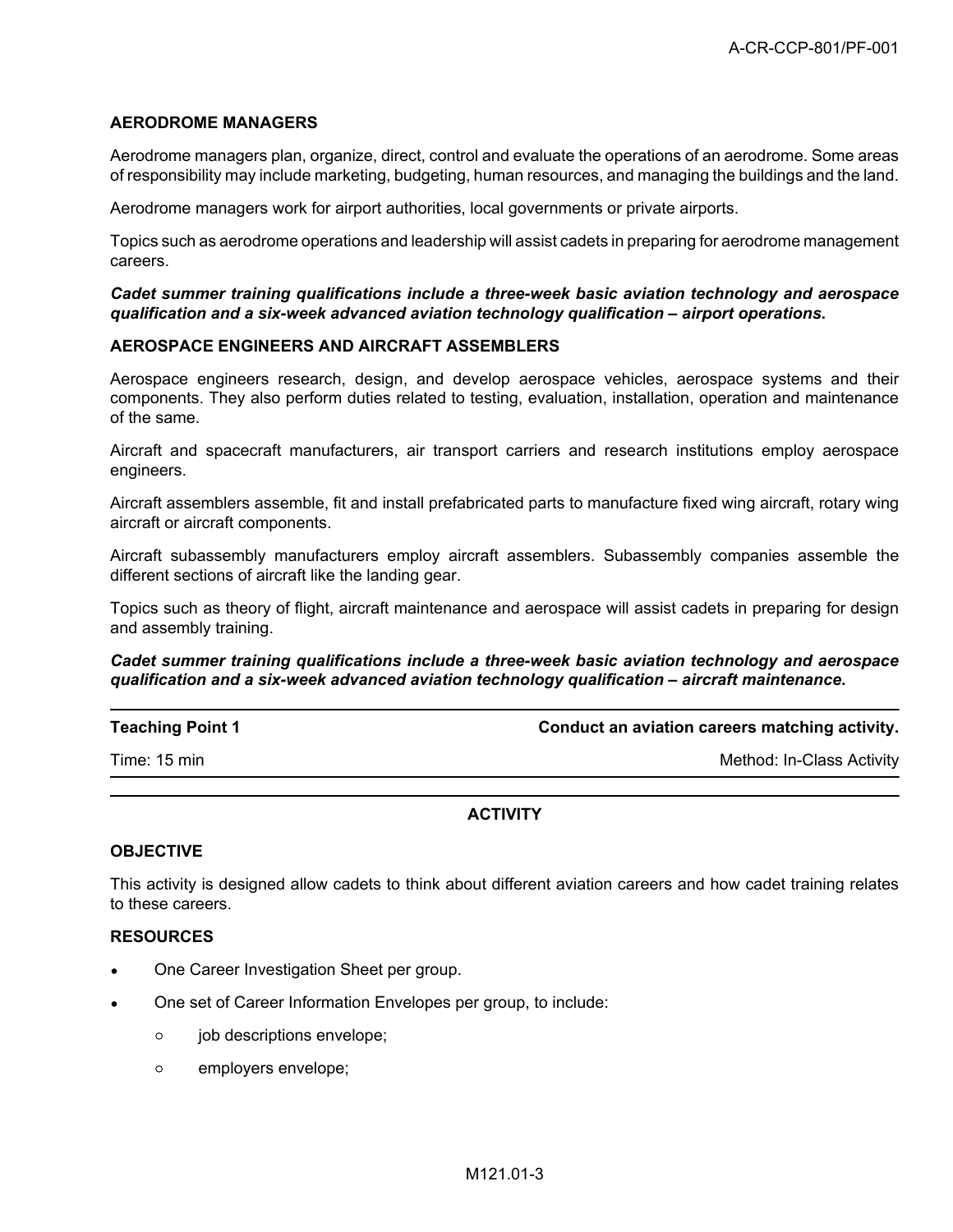- $\circ$ POs envelope; and
- summer training qualifications envelope.  $\circ$

#### ACTIVITY INSTRUCTIONS

- 1. Divide the cadets into six groups. Assign each group an aviation career from the following list:
	- pilots and flying instructors;  $\bullet$
	- air traffic controllers and flight service specialists;  $\bullet$
	- aircraft maintenance engineers;  $\bullet$
	- air transport ramp attendants;  $\bullet$
	- aerodrome managers; and  $\bullet$
	- aerospace engineers and aircraft assemblers.  $\bullet$



If there are less than 12 cadets in the class, divide them into three groups and assign each group two careers.

- 2. Give each group a Career Investigation Sheet and set of Career Information Envelopes. Advise each group that they will present their career to the class at the end of their investigation.
- 3. Have the groups open their job description envelopes. Cadets will have two minutes to:
	- read through all of the descriptions;
	- select the job description statements that match their careers; and
	- record the descriptions on their Career Investigation Sheets.  $\bullet$
- 4. Have the groups open their employer envelopes. Cadets will have two minutes to:
	- read through all of the employers;  $\bullet$
	- select the employers that someone from their career might work for. There may be many possible answers for each career;
	- record the employers on their Career Investigation Sheets; and  $\bullet$
	- make a sensible case for the employers they have selected.
- 5. Have the groups open their PO envelopes. Cadets will have one minute to:
	- Read through all of the POs;
	- Select the POs that will help them prepare for their career; and
	- Record these POs on their Career Investigation Sheets.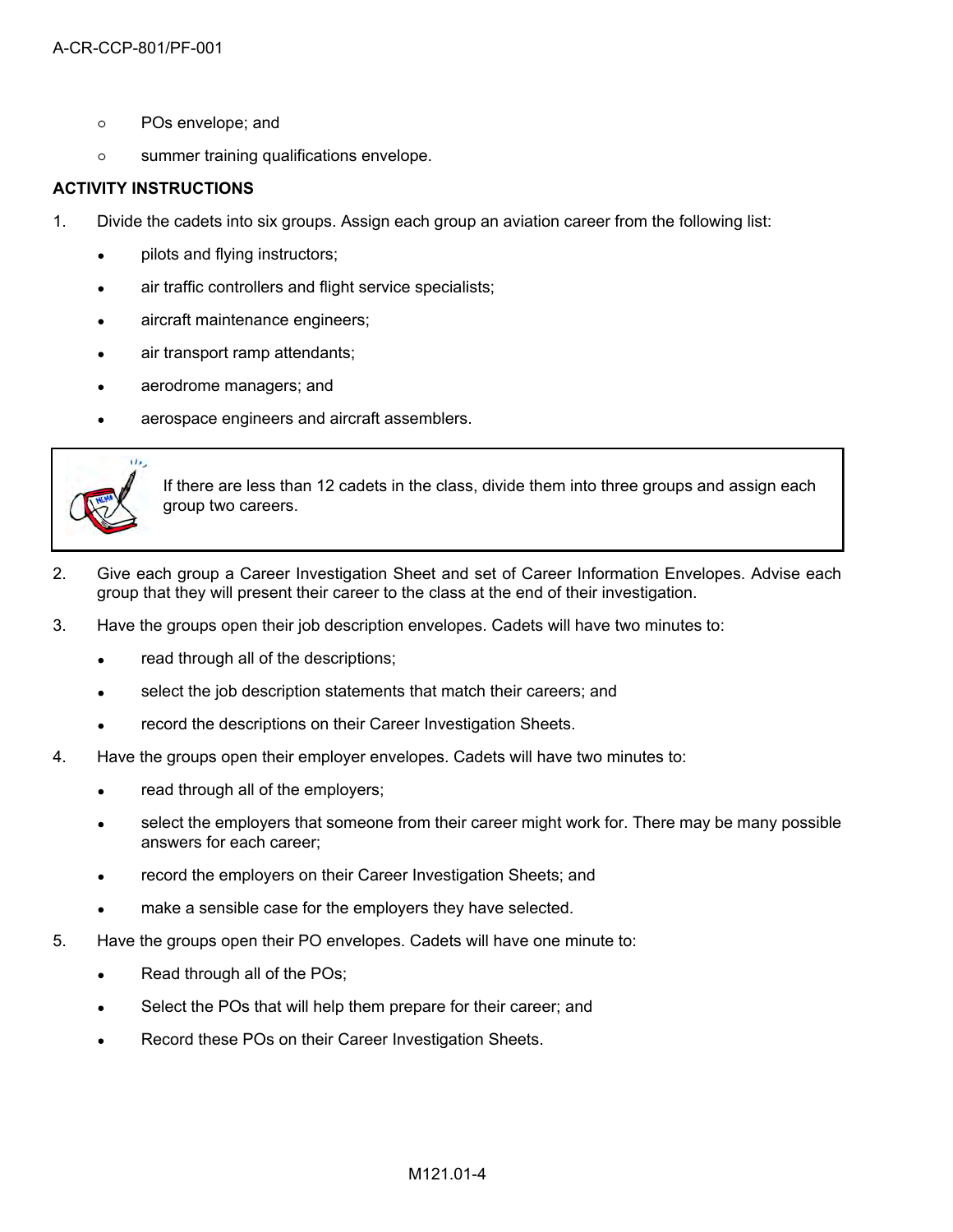- 6. Have the groups open their summer training qualifications envelopes. Cadets will have one minute to:
	- Read through all of the summer training qualifications;
	- Select the summer training qualifications that will help them prepare for their career; and
	- Record these summer training qualifications on their Career Investigation Sheets.
- 7. Call upon each group to present their career.

answers.

#### **SAFETY**

Nil.

### CONFIRMATION OF TEACHING POINT 1

The cadets' participation in the activity will serve as the confirmation of this TP.

### Teaching Point 2 Lead a discussion on aviation careers.

Time: 10 min Method: Group Discussion

# GROUP DISCUSSION

| 111. |           | TIPS FOR ANSWERING / FACILITATING DISCUSSION:                                                                                                                                                                                                                                                                 |
|------|-----------|---------------------------------------------------------------------------------------------------------------------------------------------------------------------------------------------------------------------------------------------------------------------------------------------------------------|
|      | $\bullet$ | Establish ground rules for discussion, eg, everyone should listen respectfully; don't<br>interrupt; only one person speaks at a time; no one's ideas should be made fun of;<br>you can disagree with ideas but not with the person; try to understand others as much<br>as you hope they understand you; etc. |
|      | $\bullet$ | Sit the group in a circle, making sure all cadets can be seen by everyone else.                                                                                                                                                                                                                               |
|      | $\bullet$ | Ask questions that will provoke thought; in other words avoid questions with yes or no                                                                                                                                                                                                                        |

- Manage time by ensuring the cadets stay on topic.  $\bullet$
- Listen and respond in a way that indicates you have heard and understood the cadet. This can be done by paraphrasing their ideas.
- Give the cadets time to respond to your questions.
- Ensure every cadet has an opportunity to participate. One option is to go around the group and have each cadet answer the question with a short answer. Cadets must also have the option to pass if they wish.
- Additional questions should be prepared ahead of time.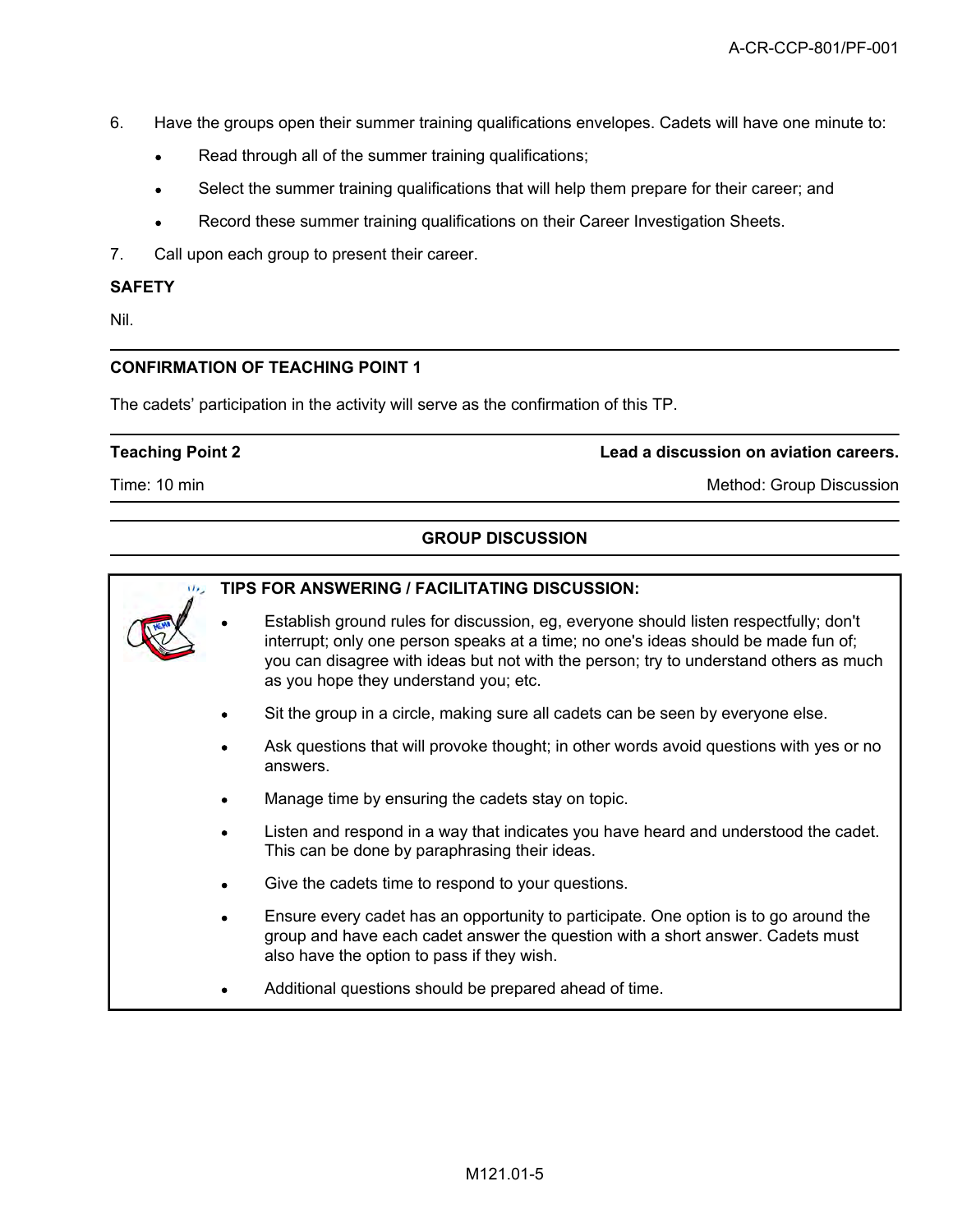#### SUGGESTED QUESTIONS:

- Q1. What career interests you and why?
- Q2. Does anyone know someone that works in one of these careers? What can you tell us about their job?
- Q3. How do the opportunities in the air cadet program stimulate your interest in aviation, aerospace, aerodrome operations and aircraft manufacturing and maintenance?

#### CONFIRMATION OF TEACHING POINT 2

The cadets' participation in the activity will serve as the confirmation of this TP.

# END OF LESSON CONFIRMATION

The cadets' participation in the activity will serve as the confirmation of this lesson.

# **CONCLUSION**

# HOMEWORK / READING / PRACTICE

Nil.

#### METHOD OF EVALUATION

Nil.

# CLOSING STATEMENT

The myriad air cadet program activities expose cadets to various aspects of aviation, aerospace, aerodrome operations and aircraft manufacturing and maintenance. These experiences may encourage cadets to pursue an education / career in one these areas.

### INSTRUCTOR NOTES / REMARKS

Nil.

# **REFERENCES**

A3-003 CATO 51-01 Director Cadets 3. (2011). Air cadet program outline. Ottawa, ON: Department of National Defence.

C3-001 National Occupation Classification 2001 (NOC2001). (2001). Retrieved 23 Mar 2006 from http:// www.hrdc.drhc.gc.ca/2001/e/generic/welcome.shtml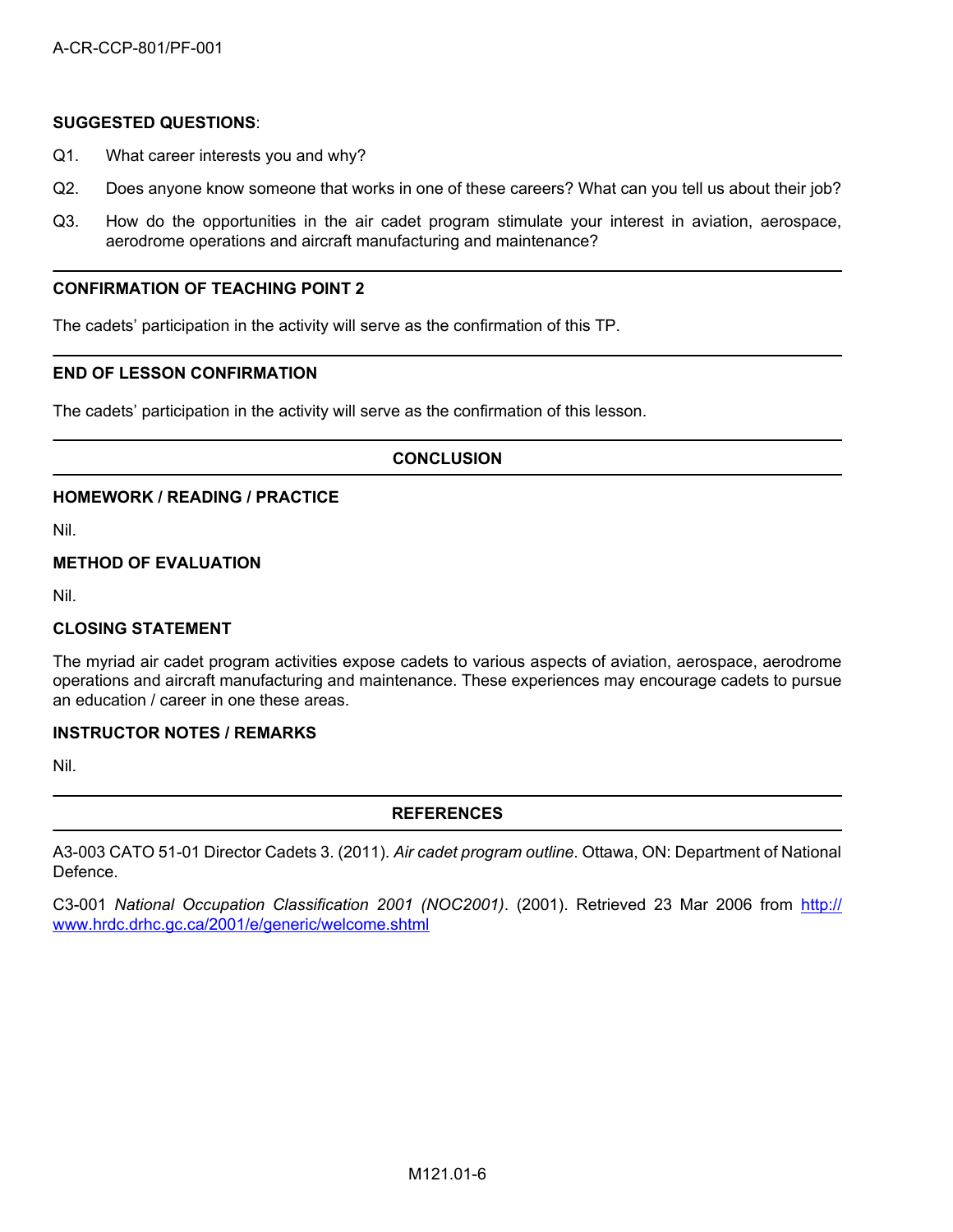A-CR-CCP-801/PF-001 Attachment A to EO M121.01 Instructional Guide

### CAREER INVESTIGATION SHEET

| <b>Team Members:</b>                    |  |
|-----------------------------------------|--|
|                                         |  |
| Career:                                 |  |
| <b>Job Description:</b>                 |  |
|                                         |  |
|                                         |  |
|                                         |  |
|                                         |  |
| <b>Employers:</b>                       |  |
|                                         |  |
|                                         |  |
|                                         |  |
| <b>Related POs</b>                      |  |
|                                         |  |
|                                         |  |
|                                         |  |
| <b>Related Summer</b><br>Qualifications |  |
|                                         |  |
|                                         |  |
|                                         |  |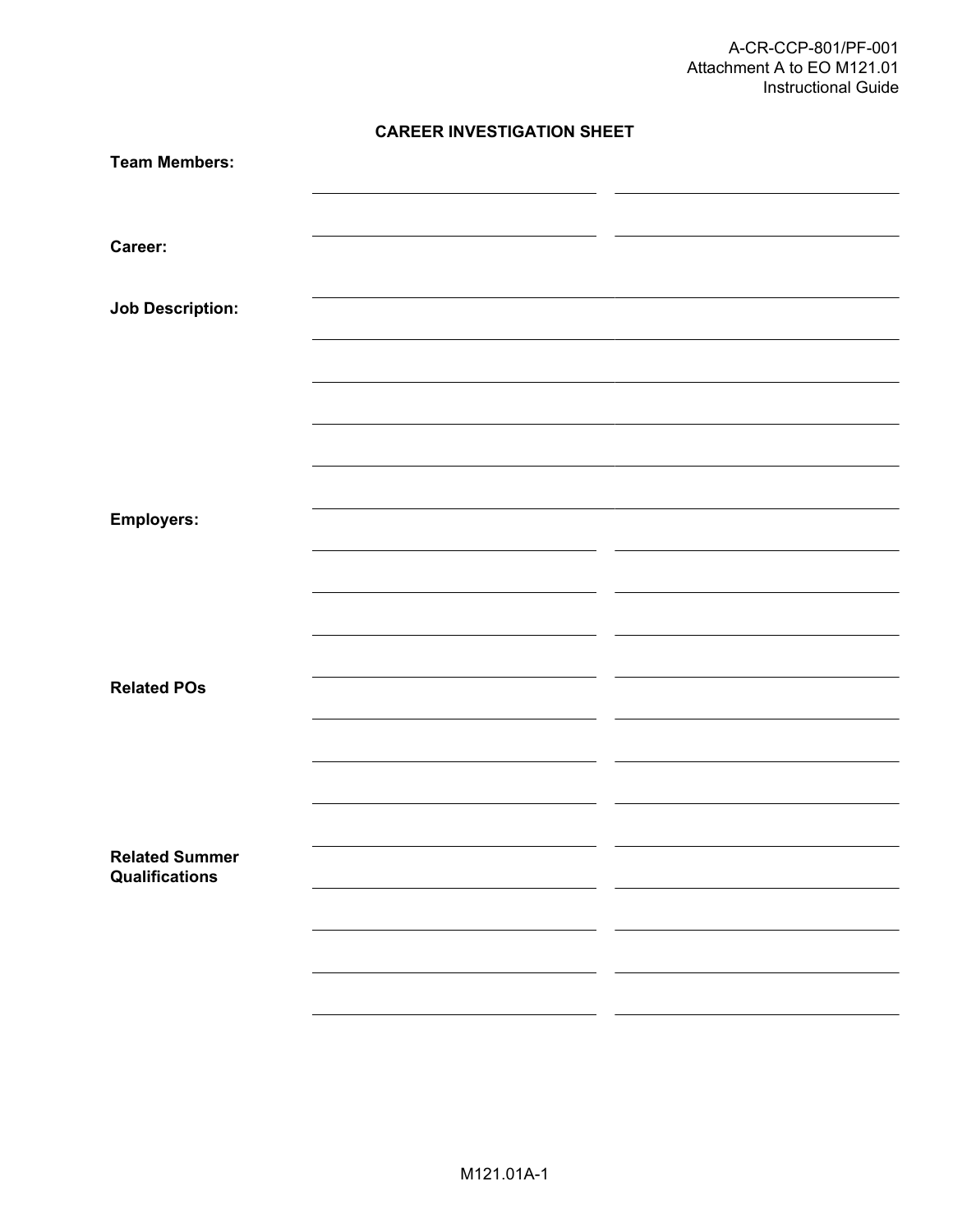A-CR-CCP-801/PF-001 Attachment A to EO M121.01 Instructional Guide

THIS PAGE INTENTIONALLY LEFT BLANK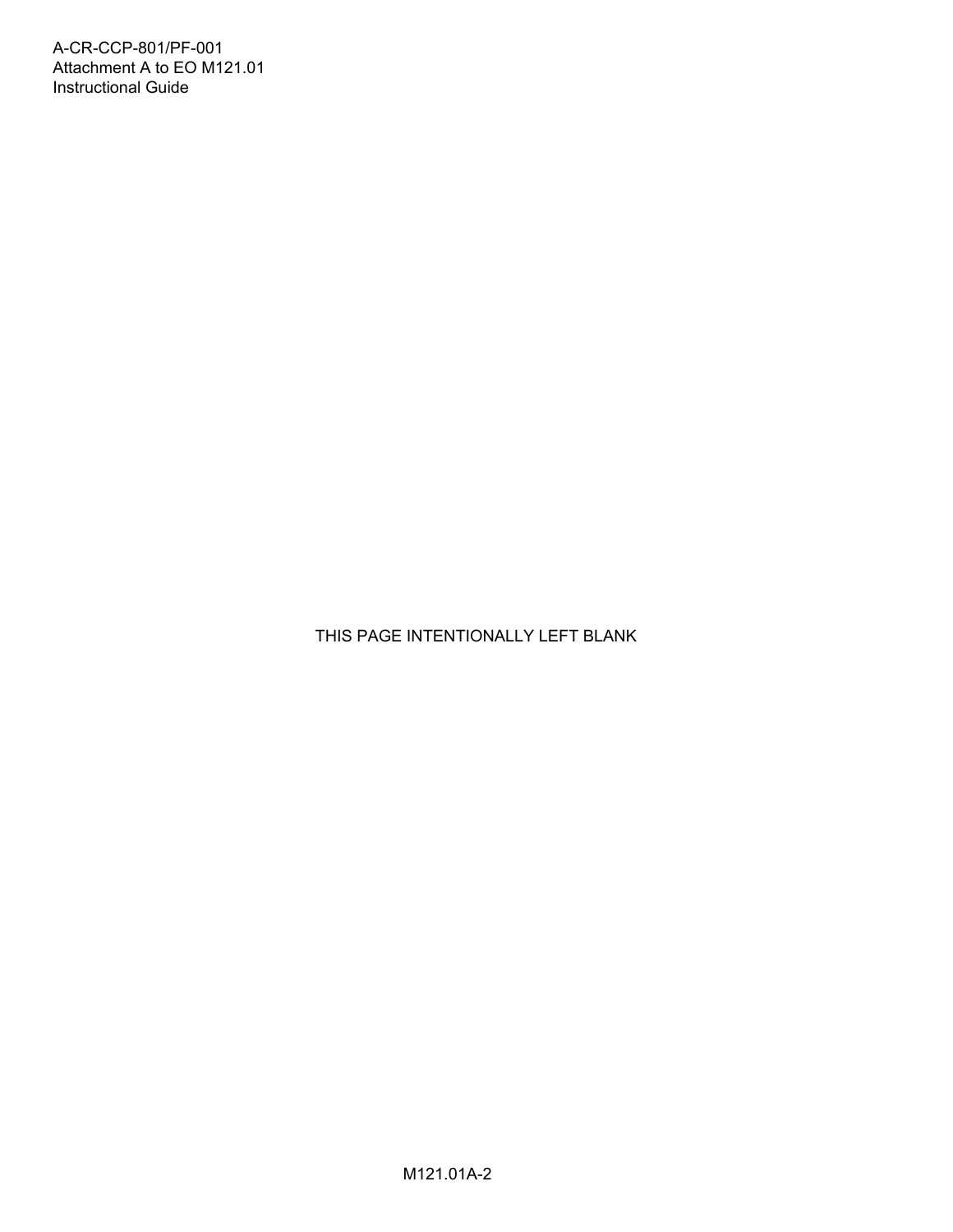# CAREER INFORMATION ENVELOPES

ř.

| <b>Job Descriptions</b>                                                                                          |                                                                                                  |
|------------------------------------------------------------------------------------------------------------------|--------------------------------------------------------------------------------------------------|
| Fly airplanes and helicopters to provide air<br>transportation, training, and surveying services.                | Teach flying techniques and procedures to students<br>and licensed pilots.                       |
| Direct air traffic within assigned airspace, and<br>control moving aircraft and service vehicles at<br>airports. | Provide pilots with flight information essential to<br>aviation safety.                          |
| Maintain, repair, and test aircraft structures and<br>systems.                                                   | Drive ramp equipment, handle cargo and baggage,<br>and do other ground support jobs at airports. |
| Manage the operations of an aerodrome, including<br>the people, the money, the buildings, and the land.          | Design aerospace vehicles and systems.                                                           |
| Put together and install pre-made parts to make<br>airplanes and helicopters.                                    |                                                                                                  |

| <b>Employers</b>                                                         |                                        |                                             |                             |                                      |
|--------------------------------------------------------------------------|----------------------------------------|---------------------------------------------|-----------------------------|--------------------------------------|
| Airlines                                                                 | Air cargo<br>companies                 | Canadian Forces                             | Private companies           | Flying schools                       |
| NavCanada - runs<br>all the air traffic<br>control services in<br>Canada | Aircraft<br>manufacturing<br>companies | Aircraft<br>maintenance<br>companies        | Ground support<br>companies | Airport<br>management<br>authorities |
| Local governments                                                        | Private airports                       | Aircraft and<br>spacecraft<br>manufacturers | Research<br>institutions    | Aircraft part<br>manufacturers       |

| <b>POs</b>             |                             |                                              |            |            |
|------------------------|-----------------------------|----------------------------------------------|------------|------------|
| Radio<br>Communication | <b>Principles of Flight</b> | Meteorology                                  | Propulsion | Navigation |
| Aerospace              | Aerodrome<br>Operations     | Aircraft<br>Manufacturing and<br>Maintenance |            |            |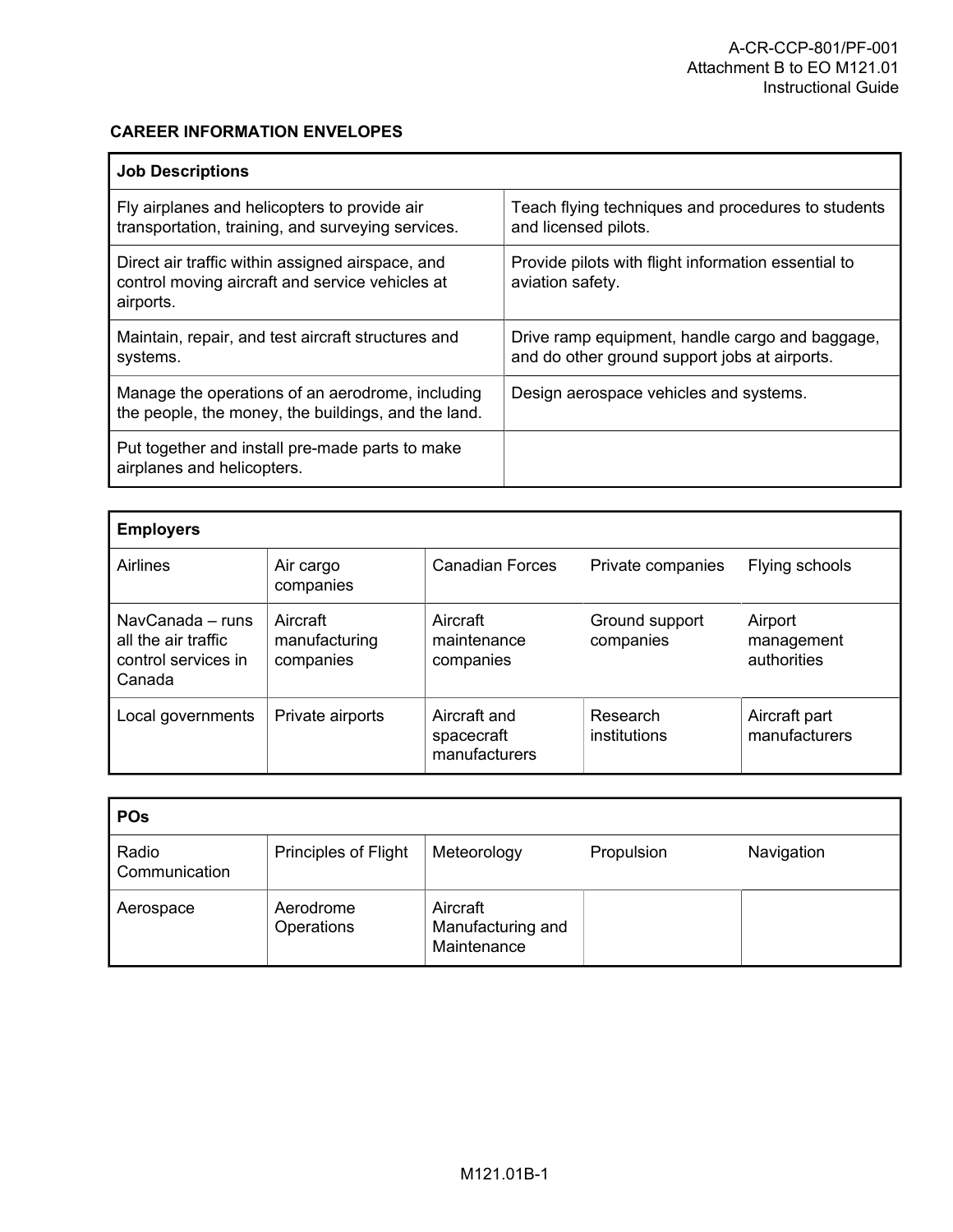| <b>Summer Qualifications</b>                                                             |                             |                                                      |                       |                                                                       |
|------------------------------------------------------------------------------------------|-----------------------------|------------------------------------------------------|-----------------------|-----------------------------------------------------------------------|
| <b>Basic Aviation</b>                                                                    | <b>Advanced Aviation</b>    | <b>Basic Aviation</b><br>Technology and<br>Aerospace | Advanced<br>Aerospace | <b>Advanced Aviation</b><br>Technology –<br><b>Airport Operations</b> |
| <b>Advanced Aviation</b><br>Technology<br>- Aircraft<br>Manufacturing and<br>Maintenance | Glider Pilot<br>Scholarship | <b>Power Pilot</b><br>Scholarship                    |                       |                                                                       |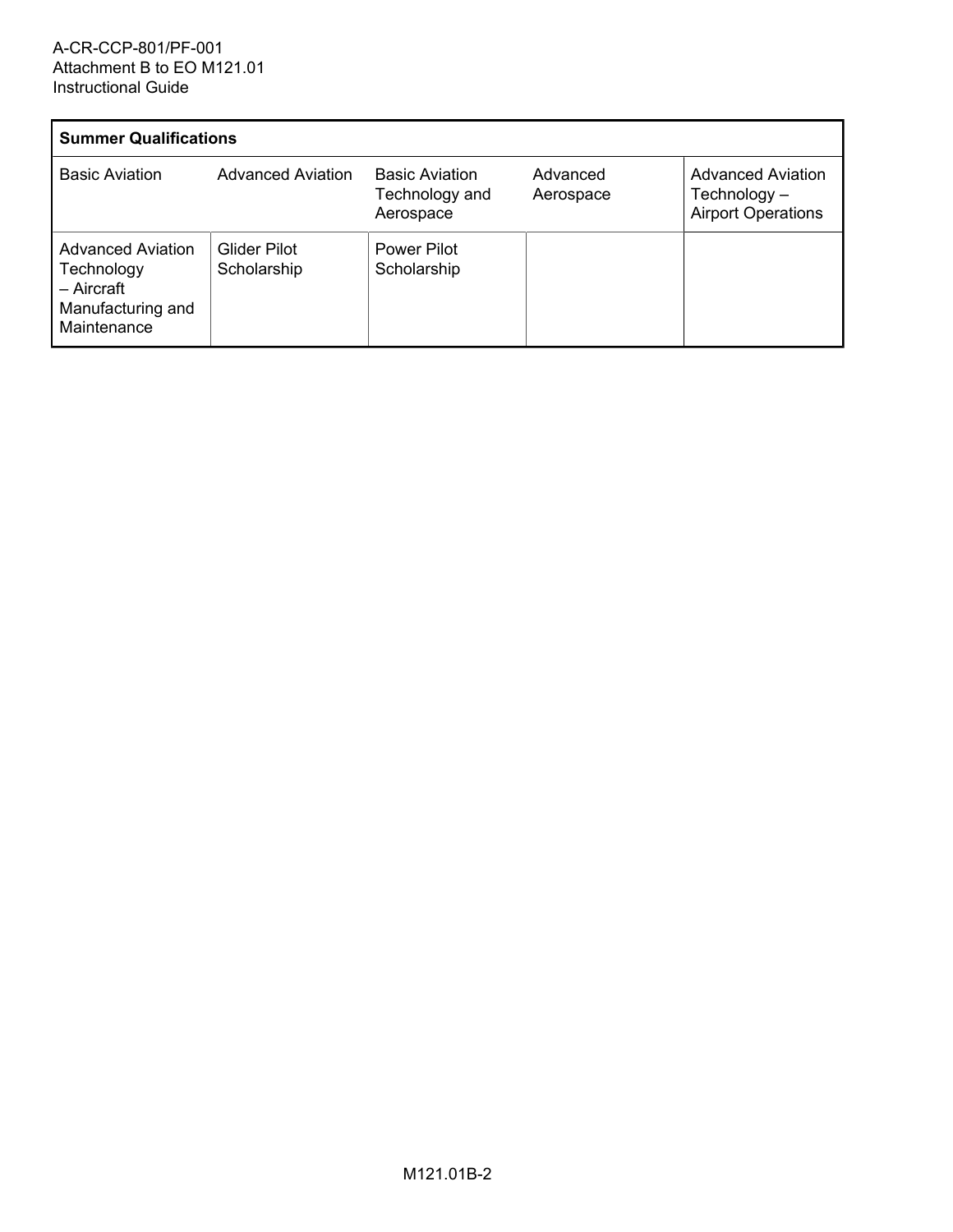

ROYAL CANADIAN AIR CADETS

PROFICIENCY LEVEL ONE



INSTRUCTIONAL GUIDE

SECTION 2

# EO C121.01 – PARTICIPATE IN A PRESENTATION GIVEN BY A MEMBER OF THE CANADIAN AVIATION, AEROSPACE OR AERODROME OPERATIONS COMMUNITY

Total Time: 60 min X 4

THERE IS NO INSTRUCTIONAL GUIDE PROVIDED FOR THIS EO